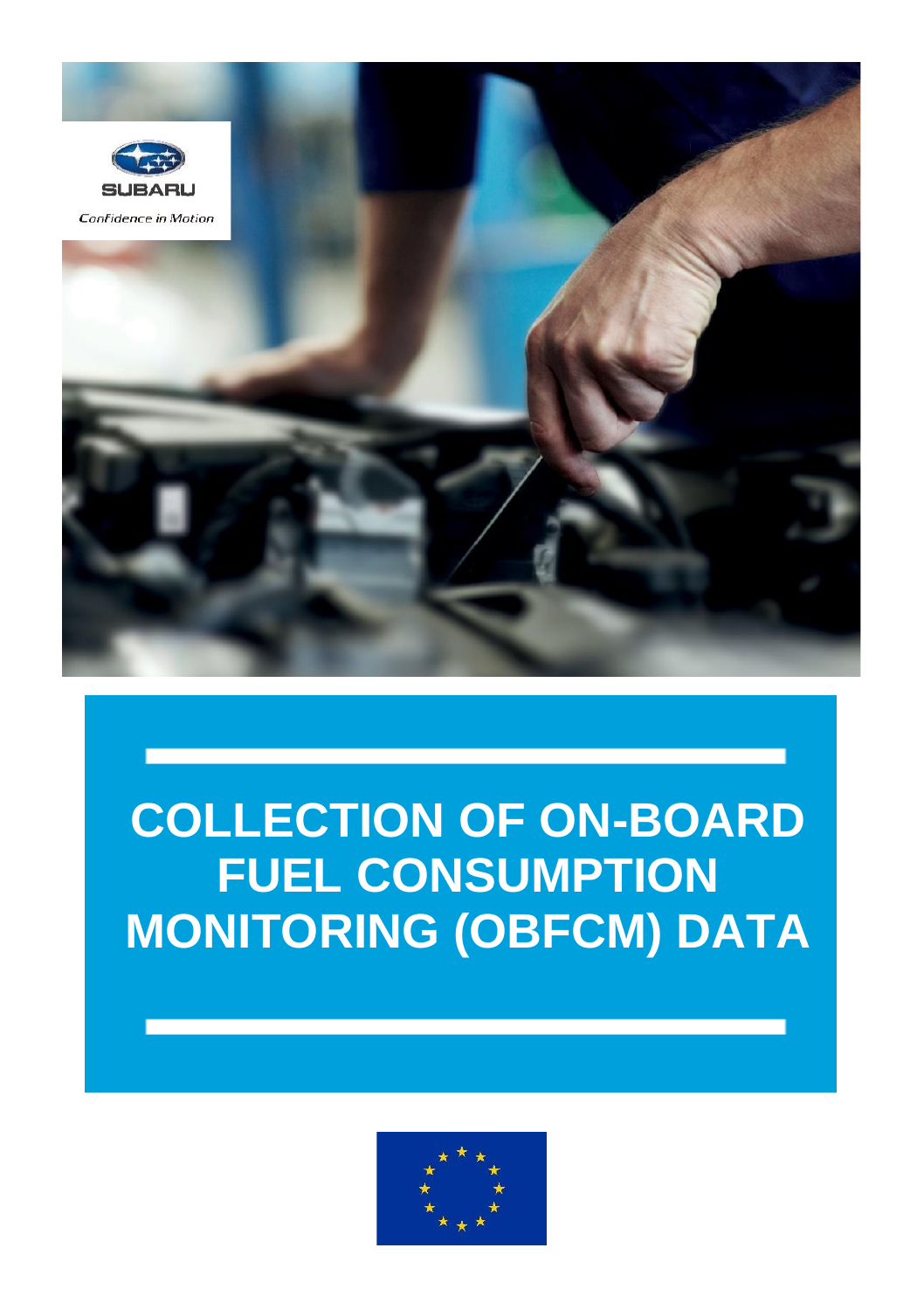# **What is an OBFCM?**

OBFCM stands for "On-Board Fuel Consumption Monitoring".

This device is now fitted on all new cars **as required by the European Commission** (EC) to calculate the cumulative mileage of your car and respective quantity of fuel consumed by your car.





# **Why OBFCM?**

The objective of the EC is to have a European anonymous average of the real-world fuel consumption from cars and vans, for each car brand and each type of powertrains (such as petrol, diesel, hybrid powered cars etc.) – but also to prevent the growing of the fuel consumption gap between tests in laboratories and real life. In short, it is for your best interest.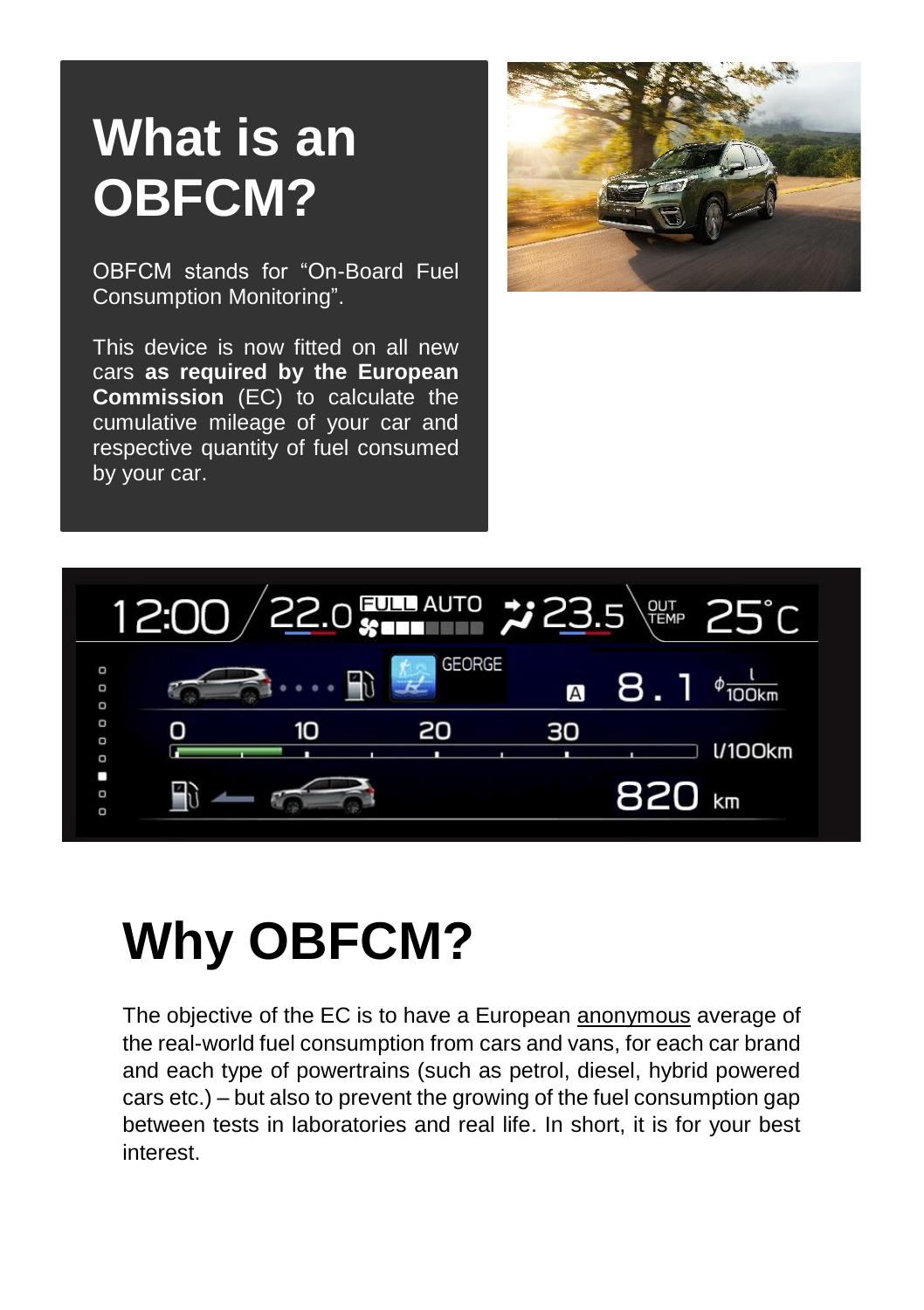## **What data is collected and how?**

All car brands are obliged to share the following information with the EC:

- The unique vehicle identification number (VIN) of your car – *the VIN is only needed to process the data and will not be published by any party.*
- Total mileage
- Total quantity of fuel consumed

The above mentioned information will be collected during the servicing of your car at your dealer, and will be shared with the EC through Subaru's European Headquarters (Subaru Europe) and through secure data transmission protocols – *your dealer as well as Subaru Europe will erase your OBFCM data from their systems after transferring it respectively to Subaru Europe and the EC.*

#### **Yes, just continue to enjoy driving. Now with your new Subaru!**

Keep driving your car as usual, and rest assured that only the anonymous average values will be publicly available, and that no personal or contact data are shared with the EC or with Subaru Europe.

By European law you have the right to refuse that your dealer collects and shares this information from your car. In such a case, you can simply let us know by following the instructions at *[optout.subaru.eu](file://///Subaru-Europe.be/se/users/pyilmaz/Documents/For%20HD/OBFCM%20Leaflet/optout.subaru.eu) – or ask your dealer to do it on your behalf.*

For more information about OBFCM, a copy of the privacy notice is available at all time at the reception desk of your dealer or on *[add URL to distributor's or dealer's dedicated webpage]*